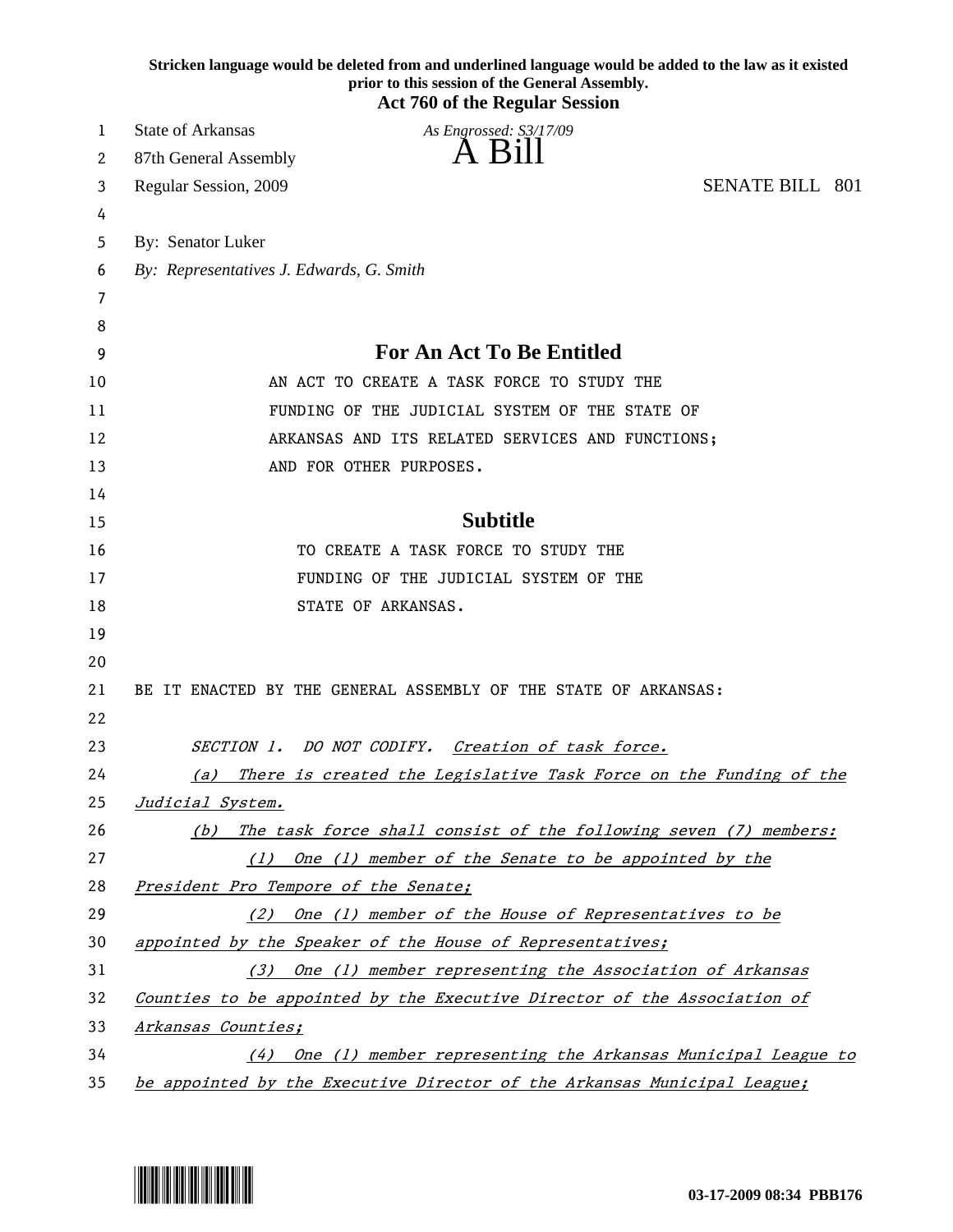| 1  | One (1) member representing the Arkansas Bar Association to<br>(5)            |
|----|-------------------------------------------------------------------------------|
| 2  | be appointed by the President of the Arkansas Bar Association;                |
| 3  | (6) A member of the Governor's staff designated by the Governor;              |
| 4  | The Chief Justice of the Arkansas Supreme Court or his or<br>(7)              |
| 5  | her designee.                                                                 |
| 6  | (c) If a vacancy occurs on the task force, the vacancy shall be filled        |
| 7  | by the same process as the original appointment.                              |
| 8  | The members of the task force shall select a chair from their<br>(d)          |
| 9  | membership.                                                                   |
| 10 | (e) A majority of the members of the task force shall constitute a            |
| 11 | quorum for transacting any business of the task force.                        |
| 12 | Members of the task force shall serve without compensation;<br>(f)            |
| 13 | however,                                                                      |
| 14 | (1) Legislative members of the task force shall be entitled to                |
| 15 | receive reimbursement for expenses and per diem at the same rate and from the |
| 16 | same source as provided by law for members of the General Assembly attending  |
| 17 | meetings of interim committees; and                                           |
| 18 | (2) Non-legislative members of the task force may be entitled to              |
| 19 | receive reimbursement for expenses from funds available for that purpose to   |
| 20 | the state agency, association, or other entity they represent, at the         |
| 21 | discretion of the Director of the state agency, association or other entity   |
| 22 | they represent.                                                               |
| 23 | $(g)(1)$ The task force may appoint and organize working groups               |
| 24 | including non-task force members to study various topics as assigned by the   |
| 25 | task force and to report their findings to the task force.                    |
| 26 | The members of any working groups shall serve without<br>(2)                  |
| 27 | compensation, but may be reimbursed for expenses from funds available for     |
| 28 | that purpose to the state agency, association, or other entity they           |
| 29 | represent, at the discretion of the Director of the state agency, association |
| 30 | or other entity they represent.                                               |
| 31 | The Bureau of Legislative Research, the Division of Legislative<br>(h)        |
| 32 | Audit, the Administrative Office of the Courts, the Department of Finance and |
| 33 | Administration, and the Auditor of State may, if requested, provide           |
| 34 | administrative support, staff, research assistance, and data as requested by  |
| 35 | the task force from funds available for that purpose, in the discretion of    |
| 36 | the Director of the agency.                                                   |